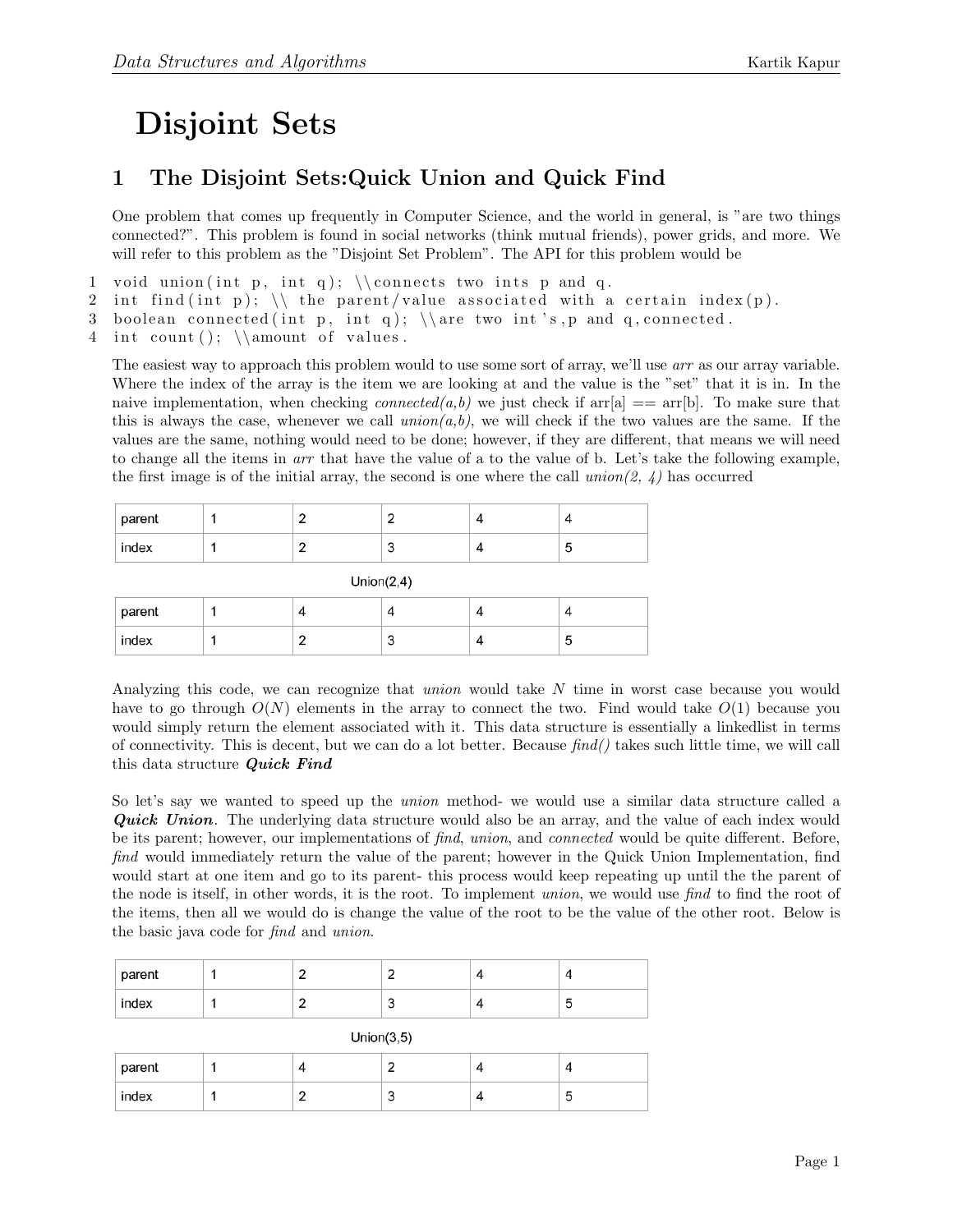```
1 private int find (int p)2 {
3 while (p := id[p]) {
4 p = id [p];5 }
6 return p;
7 }
8 public void union (int p, int q) {
9 int pRoot = find(p);10 int qRoot = find(q);11 if (pRoot = qRoot){
12 \quad \text{return};13 id [pRoot] = qRoot;14 count−−;
15
16 public boolean connected (int p, int q) {
17 return find (p) = \text{find } (q);
18 }
19 }
```
Note how only one of the values changed. Intuitively, this makes us feel that Union would be faster, but exactly how much faster? Well let's look at a diagram of how exactly QuickUnions are formed. Let's use the previous table as an example.



We can see that this forms a tree-like structure. This means that in worst case, the runtime for union and find is the  $\Theta(N)$ ; however, the average runtime for both these functions is  $\Theta(log(n))$ , because that tends to be the height of a tree. Because the connections are arbitrary, the height can, at times, make the structure essentially a linked list. We'll tackle how to solve this problem in the next section.

## 2 Disjoint Set Improvement: Weighted Quick Union

To solve the prior problem of having ridiculously large tree heights, we will implement a data structure called the **Weighted Quick Union**. A Weighted Quick Union follows the same pattern as the Quick Union; however, we keep track of the size of the two trees being connected- we can do this with a separate "size" array or store it inside the node. The root of the smaller tree is then connected to the root of the larger treebecoming its child- this ensures that the height of the tree will be no bigger than  $log_2(n)$  or  $lq(n)$ . This makes it so union takes  $lg(n)$  time in the worst case, a substantial improvement over N.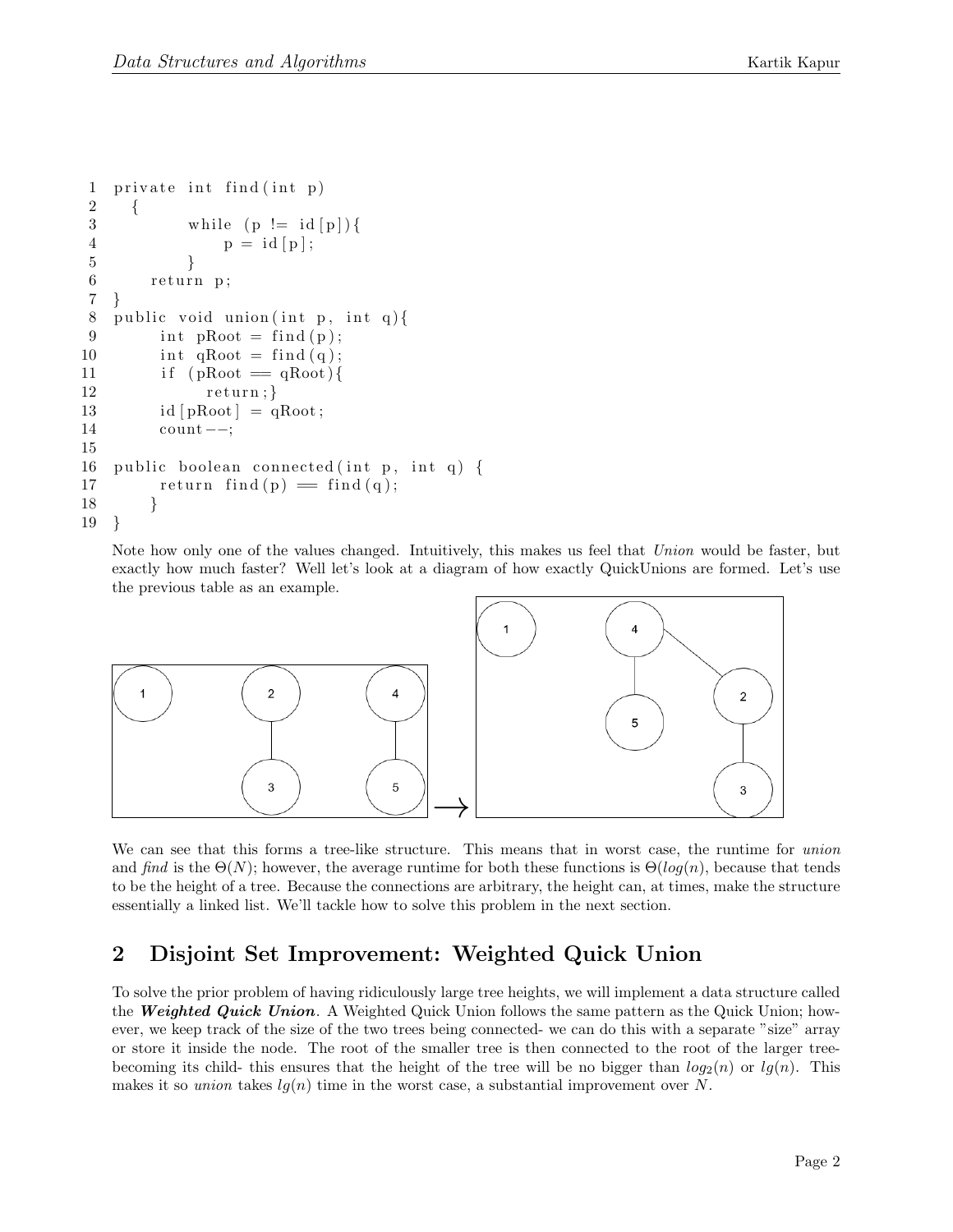| parent |  |                           |  |
|--------|--|---------------------------|--|
| index  |  | r<br>$\ddot{\phantom{1}}$ |  |

| Union $(2,5)$ |  |   |        |  |   |  |
|---------------|--|---|--------|--|---|--|
| parent        |  |   | ٠      |  |   |  |
| index         |  | - | c<br>J |  | ັ |  |



Though the Weighted Quick Union is good, we can make it even better by using a strategy called path compression. This strategy will provide us with a very fast find and union take nearly constant time. To implement this strategy, inside our find method, every node that you find on the way will connected directly to its current root. Unlike Quick Find, where we connect everything in union, we connect everything inside the find method- this means that we will not go out of our way in order to connect things to the root. We will go through a full example of constructing a Weighted Quick Union with Path Compression.

| parent |  |  |  |
|--------|--|--|--|
| index  |  |  |  |

Union(1,2), Union(4,6), Union(3,5)

| parent |  | $\sim$ | v |  |
|--------|--|--------|---|--|
| index  |  | ◡      | ັ |  |



We connected all the nodes. 2's parent became 1, 6's parent became 4, and 5's parent became 3. The node that we chose to be the root was arbitrary in this case.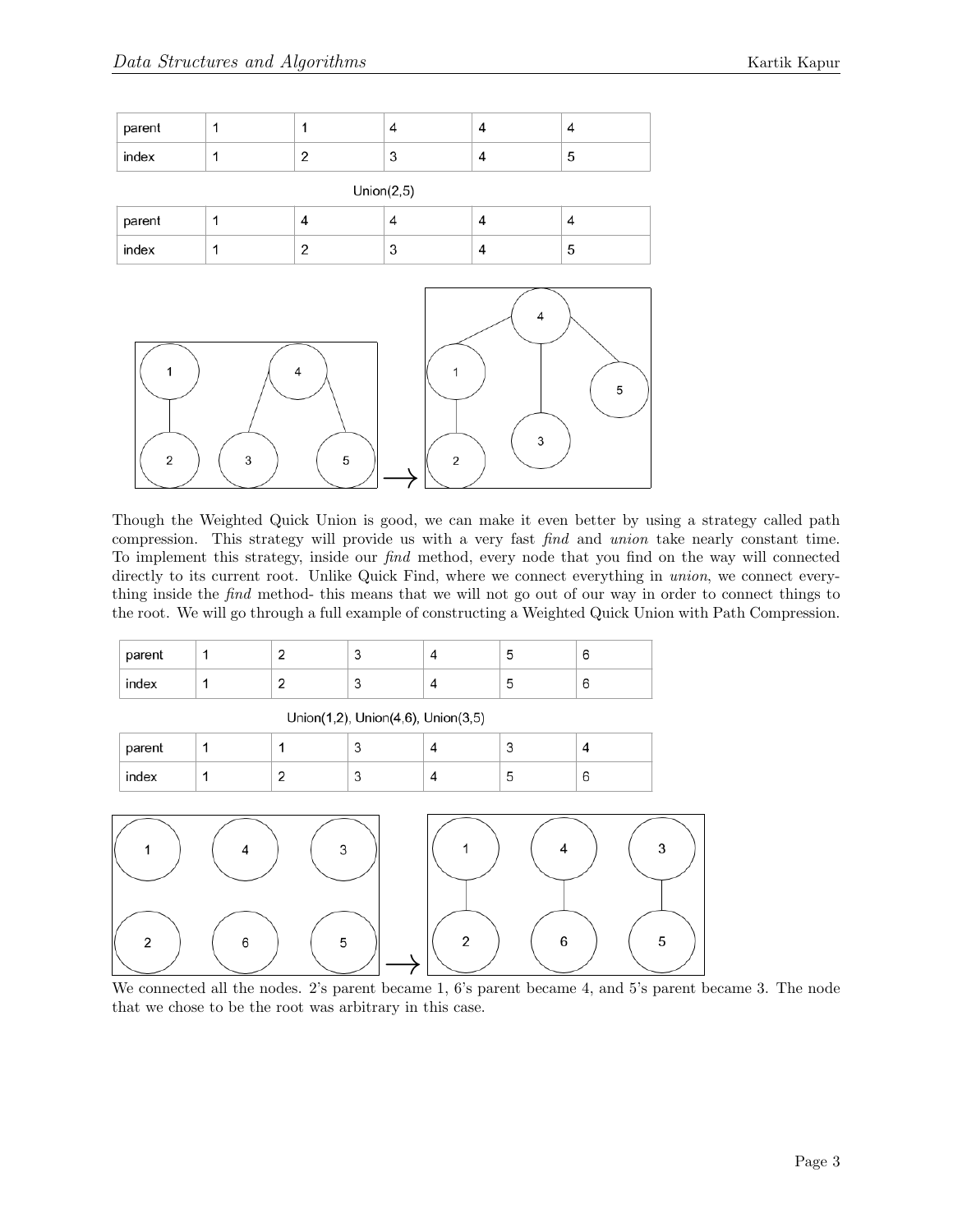|                     |              |             | O(100)(O,O)               |                         |                         |                         |
|---------------------|--------------|-------------|---------------------------|-------------------------|-------------------------|-------------------------|
| parent              | $\mathbf 1$  | $\mathbf 1$ | $\sqrt{4}$                | $\sqrt{4}$              | $\mathsf 3$             | $\pmb{4}$               |
| index               | $\mathbf 1$  | $\sqrt{2}$  | $\ensuremath{\mathsf{3}}$ | $\overline{\mathbf{4}}$ | 5                       | 6                       |
|                     |              |             | Union(2,5)                |                         |                         |                         |
| parent              | $\sqrt{4}$   | $\mathbf 1$ | $\overline{4}$            | 4                       | $\overline{\mathbf{4}}$ | $\overline{\mathbf{4}}$ |
| index               | $\mathbf{1}$ | $\mathbf 2$ | $\mathsf 3$               | $\pmb{4}$               | $\mathbf 5$             | 6                       |
|                     |              |             |                           |                         |                         |                         |
| 1<br>$\overline{2}$ | 4<br>6       | 3<br>5      |                           | 1<br>$\sqrt{2}$         | 4<br>3                  | 6<br>$\,$ 5 $\,$        |

 $I \nleftarrow (C E)$ 

In this case, we first unioned 6 and 5. To do this, we would find the root of 6 and the root of 5 and then connect them. This would be 4 and 3 respectively. The decision for which one is the root is once again arbitrary since both trees are of the same size. Up until now, this is just a normal Weighted Quick Union.

Next we perform a union operation for 2 and 5. We once again find the root of 2 and 5 and connect them. The root of 2 is just 1, its direct parent, so there nothing that changes. However, for 5, the root is not its direct parent, so we make its parent the parent of its parent. In this case, that node is the root; however, in larger trees, all the nodes on the way to the root would have their parent change to be the parent of the parent over and over until the root is reached. Since the tree rooted at 4 is larger than the tree rooted at 1, we make 4 the root of the overall tree.<br> $Find(6,2)$ 



For the final operation, we are performing a find operation. We want to see if 6 and 2 are connected. To do this, we will find the roots of each of them. Since we are going up the tree, it is only natural to change the parent of the nodes along the way, if their parent is not the root. So as a result of this connected operation,